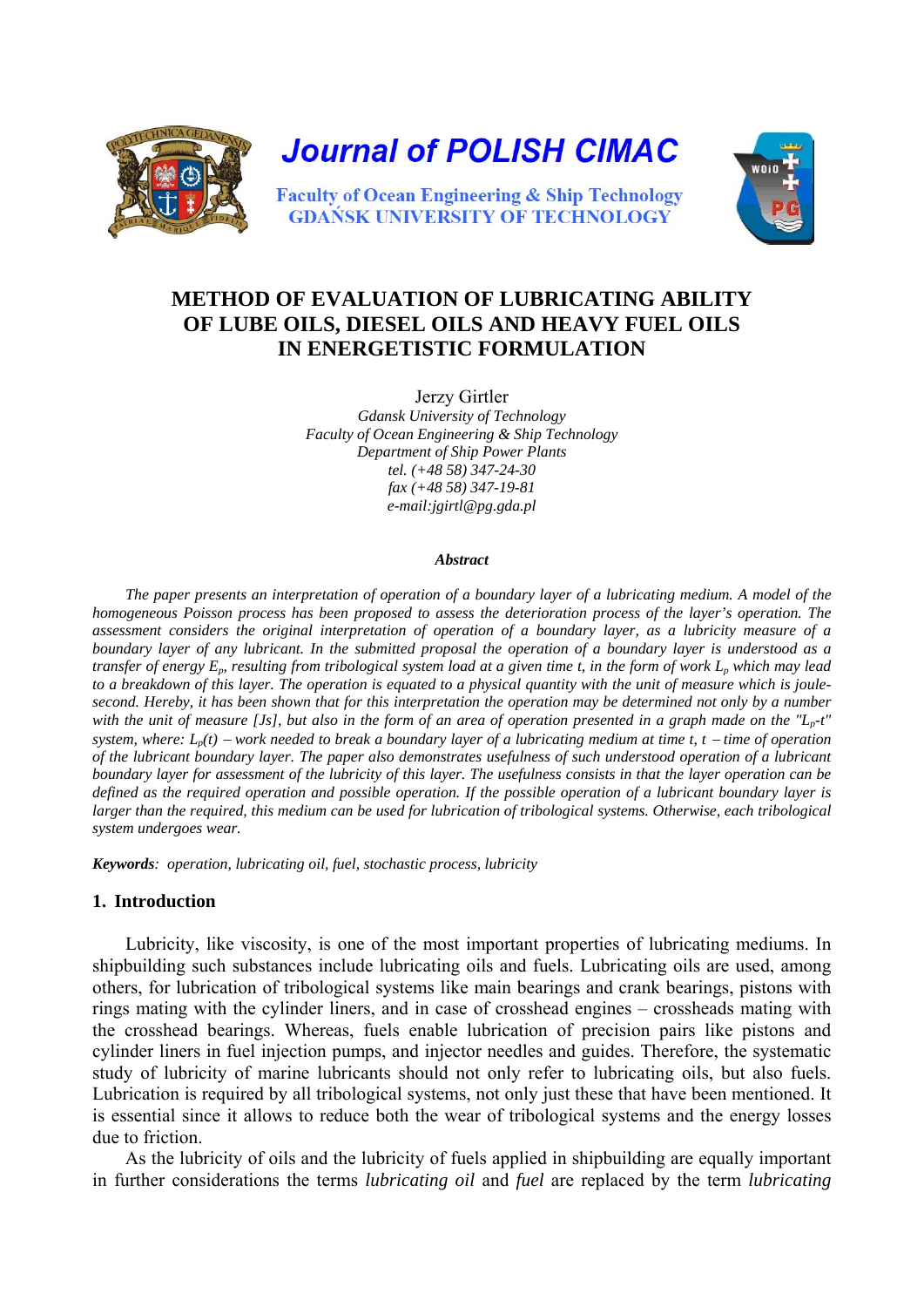*medium* which can be both a lubricating oil or fuel.

In tribology there are different types of friction [6, 19]. The most important in engineering is the division of friction into: dry (or more precisely technically dry) friction, boundary friction and fluid friction. Lubricity is especially important for boundary friction. For this friction, lubrication of the mating surfaces of any tribological system is provided by a boundary layer (boundary film). The boundary layer is thin (about 0.5 μm) and is preserved in consequence of the interaction between *the lubricating medium* and the mating surfaces lubricated by the medium. Such a thin layer of *the lubricating medium* is formed as a result of high unit tensions between the mating surfaces in the tribological system and the too low speed of their relative motion. Formation of such a layer and prevention against its breakdown and thus against occurrence of dry friction, is possible when adequate lubricity is provided. For this reason, lubricity is interpreted the most often as the ability of *the lubricant* particles to adhere to the lubricated surfaces, by which production of a stable layer on these areas, enabling their separation, is possible.

#### **2. Interpretation of lubricity and possibilities for its determination**

Contemporary views on lubricity of lubricating mediums (oils, fuels) are significantly different [1, 2, 6, 7, 8, 10, 11].

An extensive analysis of the views of different authors on the lubricity, which shows a considerable variety, is presented in the paper [15]. The results of this analysis and of lubricity tests of lubricating mediums led to formulation of the following definition of lubricity: *lubricity is a property of a lubricating medium that characterizes its behavior under conditions of boundary friction*. It determines the ability to produce on solid surfaces (substrates) a stable boundary layer as a result of adsorption (surface sorption) and more precisely: physisorption (physical adsorption) and chemisorption (chemical adsorption) [8]. This means that the lubricity depends not only on the structure of a *lubricating medium*, but also on the properties of the lubricated mating surfaces of the given tribological system. However, it is the property of a lubricant prepared to interact with the rubbing surfaces through interaction resulting from the existence of cohesive forces (different types of intermolecular bonds and intermolecular attractions) in the tribological system.

Taking into account considerations concerning the operation of machines, eg. diesel engines [5, 6, 7], *lubricity* can be defined *as a property of a lubricating medium (and thus of the tribological system) ensuring its correct operation (D) under conditions of boundary friction*. Lubricity characterizes preparation of the substance to form a stable boundary layer as a result of adsorption (physisorption and chemisorption) on solid surfaces. It is obvious that chemisorption increases the lubricity of a lubricating medium. This follows from the fact that the adsorption (surface sorption) is the process of forming surface bonds between the lubricant particles and the particles of the lubricated solid surfaces, while physisorption is caused by the action of intermolecular attractive forces, and chemisorption is a result of forming chemical bonds between the lubricant particles and the particles of the lubricated solid surface [8, 20]. For the applied substances the coefficient of friction may be different, i.e. smaller in case of occurrence of physisorption on the lubricated surfaces, or higher − in case of chemisorption on these surfaces.

The measurement of lubricity is durability of the boundary layer, understood as durability of the existing connection (bond) of a lubricating medium with the substrate (solid surface). The durability can be determined [8]:

- at time of forming the boundary layer, as a result of investigation of the accompanying effects, eg. by measurement of the thermal energy (heat) of sorption; or
- at time of destroying the layer, eg. by measurement of the quantity of energy needed to break the layer.

Durability of the boundary layer can also be determined indirectly through studying the phenomena associated with lubricity such as wear, scuffing (eg. susceptibility to scuffing, what is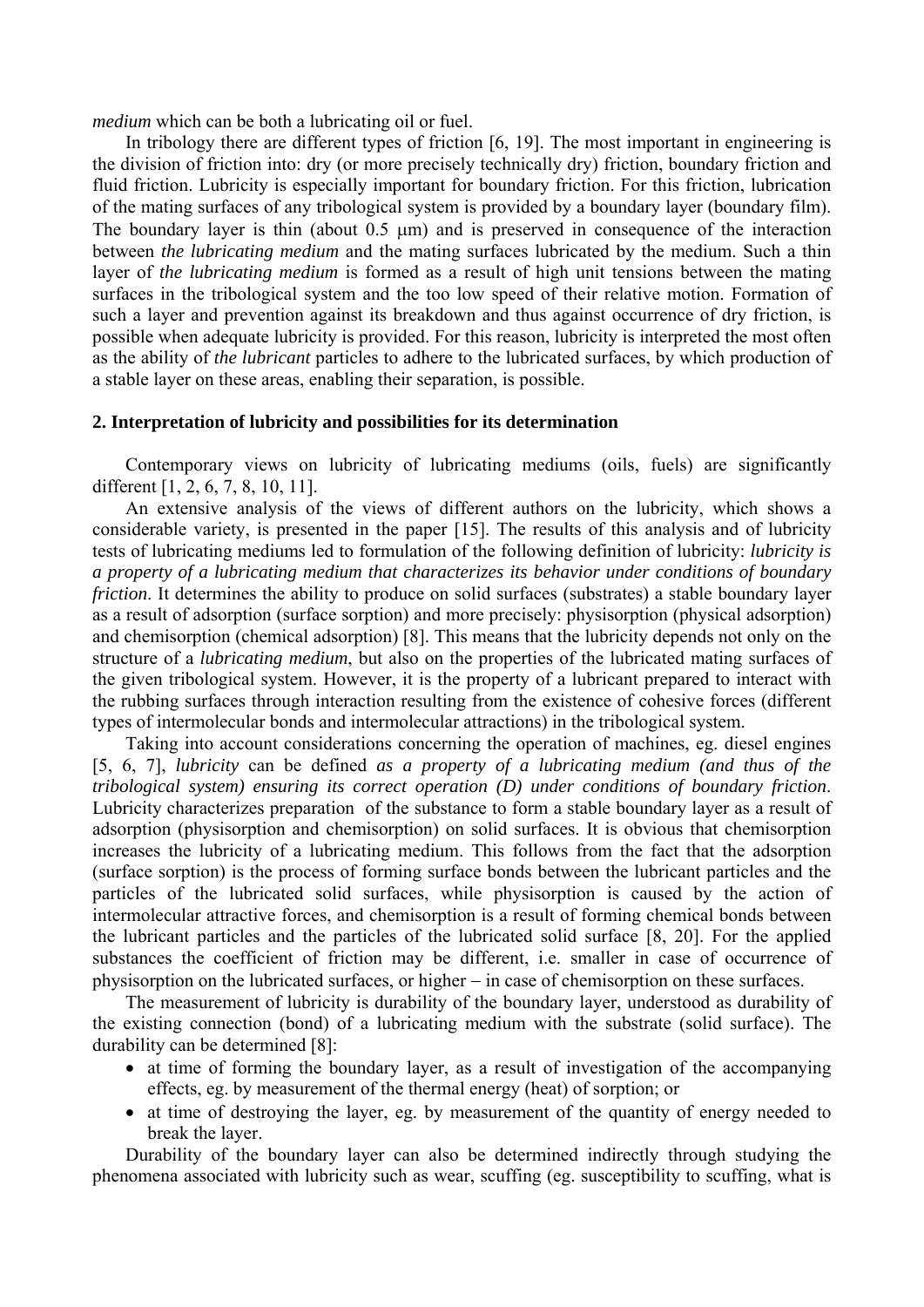important in diagnostic tests), or adsorption, thus physisorption and chemisorption (eg. substance susceptibility to adsorption), etc. Lubricity assessed as the lubricant susceptibility to adsorption can be investigated in static as well as dynamic conditions [8].

From the presented definitions and considerations follows that the energy consumption to overcome the friction resistance (forces) in tribological systems of machines depends not only on the lubricant viscosity but also on its lubricity. Therefore, for operation of the machines, not only of marine application, such as internal combustion engines, reciprocating compressors, etc. the tendency should also be to determine the lubricity of the substances. One of the possibilities might be testing the boundary layer operation. This requires to demonstrate the operation in such a form of mathematical dependence that determines measurement of lubricity of the mentioned lubricating mediums which are lube oils and fuels.

#### **3. Operation of the boundary layer as a measurement of lubricity**

Operation of *a lubricant boundary layer* will be correct only when it is not broken. Due to the fact that the lubricant ages in the course of time, the endeavor to ensure the durability of the substance and its boundary layer as high as possible is evident. The more bounded the lubricant boundary layer particles to the substrate (lubricated surface), the higher the durability of the layer. When the bond strengths between the *lubricating medium* and the substrate increase, the quantity of energy emitted during formation of this bond rises [8, 15]. This means that measurement of durability of the mentioned *boundary layer* can be based on measurements of effects accompanying formation of the layer. Thus, the duration of a forming boundary layer can be determined through measurements of the thermal effects accompanying adsorption.

The measurement of durability of *a lubricant boundary lay*er may also be based on measurements of the effects accompanying destruction of the layer. In this case, there can be distinguished as follows [8]:

− wear interpretation of measurements of the boundary layer durability,

− energy interpretation of measurements of the boundary layer durability.

Therefore, resistance of the boundary layer to destructive effects can also be a measure of lubricity. To determine durability of the boundary layer it is needed to estimate such a critical value of destructive effects that causes breakdown of this layer. These effects can be expressed in the form of energy or work per unit of area (unit energy or work) [8]. For this approach, the destructive effect is expressed by a product of the load (*p*) and the relative sliding speed (*v*) of rubbing surfaces. This product defines the work performed in time due to existing external load and a lubricating film (between rubbing surfaces) per unit of area, thus the unit power (power per unit of the friction area) in accordance with the formula [8]:

$$
N_{(1)} = pv \tag{1}
$$

where:

*p* − pressure in the boundary layer, *v* − relative sliding speed of rubbing surfaces.

It is therefore necessary to determine the value of the mentioned work which causes the destruction of the lubricant boundary layer in a tribological system having larger or smaller predispositions to produce this layer. This approach can also be used to determine the power destroying the boundary layer with regard to the friction area  $(F)$ , so  $N = N_{(1)}F$ .

Effects destroying a *lubricant boundary layer* should be considered at a determined time t [6, 7]. Therefore, the work  $L<sub>p</sub>$  can be considered instead of the power N and its value can be calculated from the formula:

$$
L_p(t) = p(t)F(t)v(t)t
$$
\n(2)

where  $p$  − pressure in the boundary layer,  $F$  − friction area,  $v$  − relative sliding speed of rubbing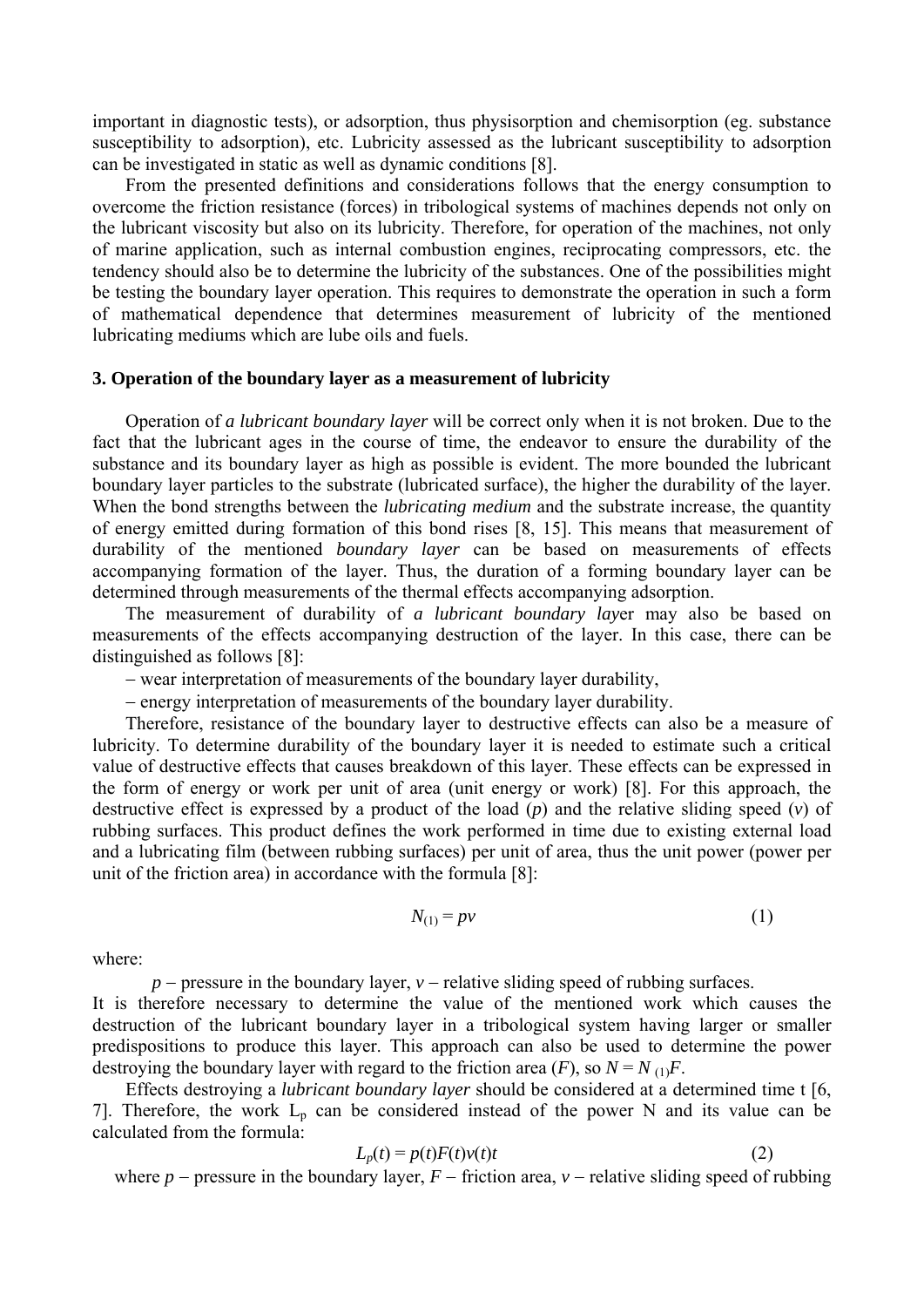surfaces, t – duration of the boundary layer load.

 By using the formula (2) the operation of a *lubricant boundary layer* can be determined as a measurement of lubricity from the formula [6, 7]:

$$
D(t) = \int_{t_1}^{t_2} L_p(\tau) d\tau = \int_{t_1}^{t_2} p(\tau) F(\tau) \nu(\tau) \tau d\tau
$$
 (3)

where:

*D*(*t*) – operation of a lubricant boundary layer at time *t*;  $L_p(t)$  – work needed to break a lubricant boundary layer at time *t*;  $p(t)$  – pressure in the boundary layer at time *t*;  $F(t)$  – friction area at time *t*; *v*(*t*) − relative sliding speed of rubbing surfaces at time *t*; *t* − operational time of the lubricant boundary layer;  $t_1$ ,  $t_2$  – moments of the interval  $[t_1, t_2]$  in which the lubricant boundary layer operates.

In the course of the operational time of a tribological system, due to its wear, operation of a lubricant boundary layer deteriorates in the aspect that the resistance of this layer decreases. This means that the work causing destruction of this layer gets smaller. Reduction of the work can be recorded only when it reaches at least an elementary quantity (portion) Δ*Lp*, which can be called a quantum, just like in physics for the energy of electromagnetic radiation [6]. As a result of this reduction after determined time, the mentioned work  $L<sub>p</sub>$  takes such a low value that further use of *the lubricant* under *boundary friction* becomes impossible. In this case the lubricant should be replaced with another. Otherwise, the boundary layer gets broken what results in occurring dry friction (technically dry) causing damage (destruction) of the tribological system.

Such understood operation of a tribological system (eg. a bearing) can be presented in compliance with the formulas (2) and (3), in a coordinate system of " $L_p-t$ ", so in the form of a graph, which can be called *an operation graph*. Such a graph in the coordinates of "*Lp-t* " is shown in Fig. 1.

Durability (*Tr*) of the boundary layer of *a lubricating medium* is a random variable. Realization of this variable  $(t_r)$  for the given substance may be the time interval [0,  $t_{\text{max}}$ ], so the maximum time of correct operation of the boundary layer, after which this layer gets broken.

- In the presented approach, the operation of a lubricant boundary layer can be considered as:
- a) demanded operation  $(D_W)$ , so that one which is necessary to perform a given task by a machine having tribological systems in which the boundary layer exists;
- b) possible operation  $(D_M)$ , so that one which can be done by the boundary layer existing in a given tribological system at the particular technical condition.



*Fig.1. Exemplary graph of boundary layer operation: Lp - work needed to break the boundary layer of a lubricating medium (oil, fuel), t - time of operation (action) of a lubricating medium;*  $t_0$ *,*  $t_n$ *- initial moment and the next moment between which the operation of a lubricant boundary layer is analyzed.*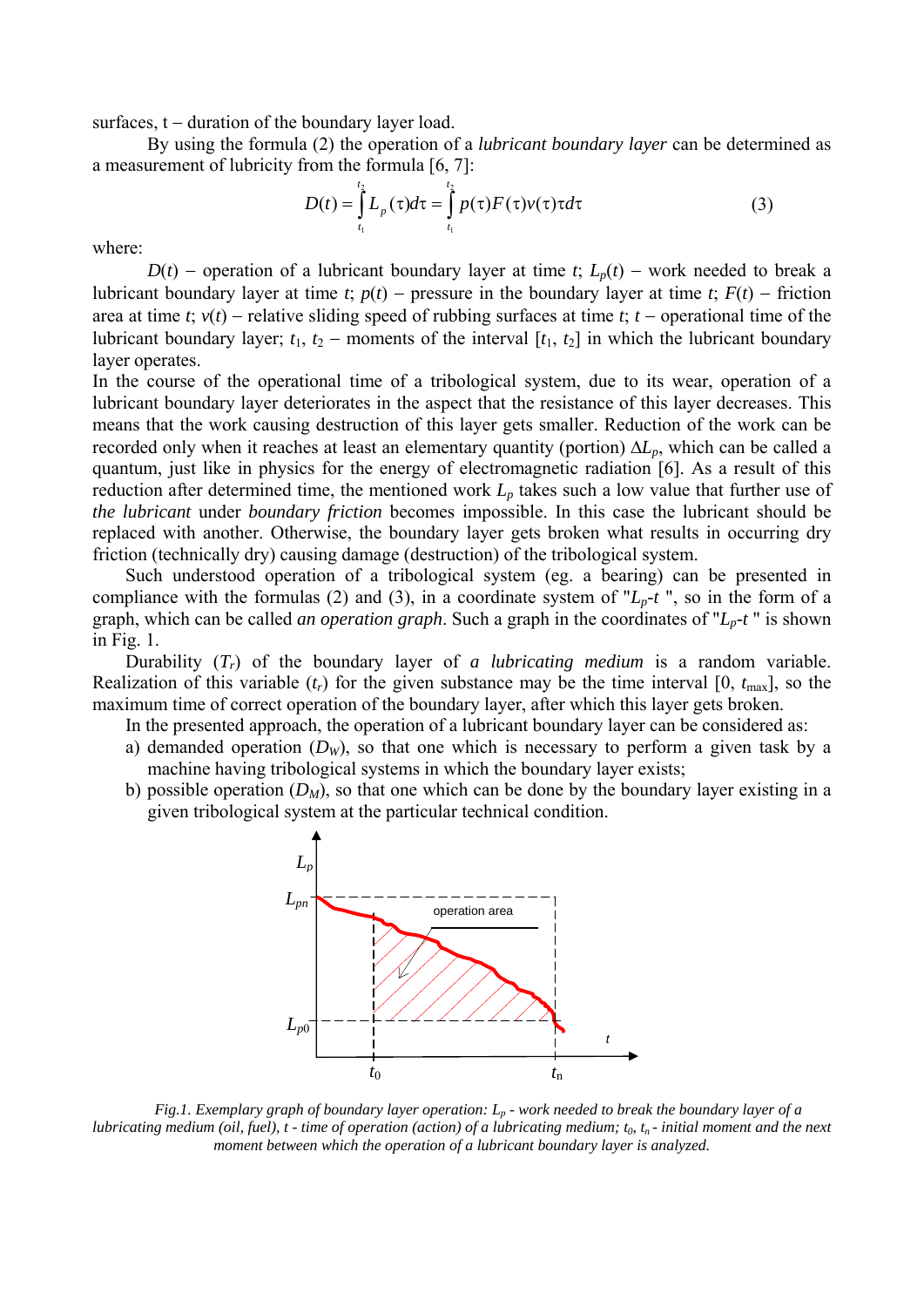It can be assumed that any operation of a lubricant boundary layer is possible  $(D_M)$  when the energy  $(E_{pM})$  generated inside as a result of the load p and the related work  $(L_{pM})$  which might lead to a breakdown of this layer, or heat  $(Q_{pM})$  being an equivalent to the work, will reach at most the boundary value after the time t. The demanded operation  $(D<sub>W</sub>)$  of a boundary layer is when the energy  $(E_{pW})$  generated inside as a result of the load p, and thus also the work  $(L_{pW})$  needed to destroy this layer or the heat  $(Q_{\nu W})$  being an equivalent to the work will achieve the demanded (adequate to the operating conditions) values at time  $(t<sub>W</sub>)$  required to perform the given task. Consequently, it can be accepted that each boundary layer is in ability state (is able to perform the task) when:

$$
D_{\scriptscriptstyle W} \le D_{\scriptscriptstyle M} \tag{4}
$$

The maximum possible operation which characterizes a breakdown of the boundary layer and occurrence of dry friction in particular micro areas of contacting surfaces, is in this case a boundary operation. Thus, the possible boundary operation can be expressed by the formula:

$$
D_{pG} = L_{pG} t \tag{5}
$$

where:  $D_{pG}$  - maximum possible operation,  $L_{pG}$  – boundary operation, so that one by which the beginning of scuffing of rubbing surfaces in the tribological system (eg. sliding bearing) is possible to occur.

The boundary layer can operate (work) properly in accordance with the formula (4) if:

 $t_M \geq t_W$ , when simultaneously  $L_{pM} \geq L_{pW}$ .

This means that for practical reasons, this general case must be considered in the following variants:

> 1)  $t_M = t_W$ , when simultaneously  $L_{pM} = L_{pW}$ 2)  $t_M = t_W$ , when simultaneously  $L_{pM} > L_{pW}$ 3)  $t_M > t_W$ , when simultaneously  $L_{pM} = L_{pW}$ 4)  $t_M > t_W$ , when simultaneously  $L_{pM} > L_{pW}$ .

In case when:

$$
D_W > D_M \tag{6}
$$

the boundary layer should be recognized as destroyed and the tribological systems damaged, and the machine in which they are located is not able to perform a task appropriately to the need.

For modeling the changes of energy or work causing a breakdown of a lubricant boundary layer, a homogeneous Poisson process can be applied [6, 7]. By applying this process a physical interpretation can be formulated for the process of reducing by a constant elementary value  $e_p$  the work required to break the boundary layer *Lp*, which is as follows: from the beginning of operation of this layer (this may be the time  $t_0 = 0$ ) till the time of recording by a measuring device the event *A* for the first time, consisting in work  $L_p$  reduction by the value  $\Delta L_p = e_p$ , each task can be performed by the tribological system. Further operation of the boundary layer (during task performance by the mentioned system) causes in the course of time successive decreases in values of the work *Lp*, by the equal values *ep*, recorded by the measuring device. Therefore, in case of having recorded till the time  $t$  a cumulative number  $B_t$  of the occurred events  $A$ , described with a homogeneous Poisson process, the reduction of work  $L_p$  by the value  $\Delta L_p = e_p$  till the time *t* can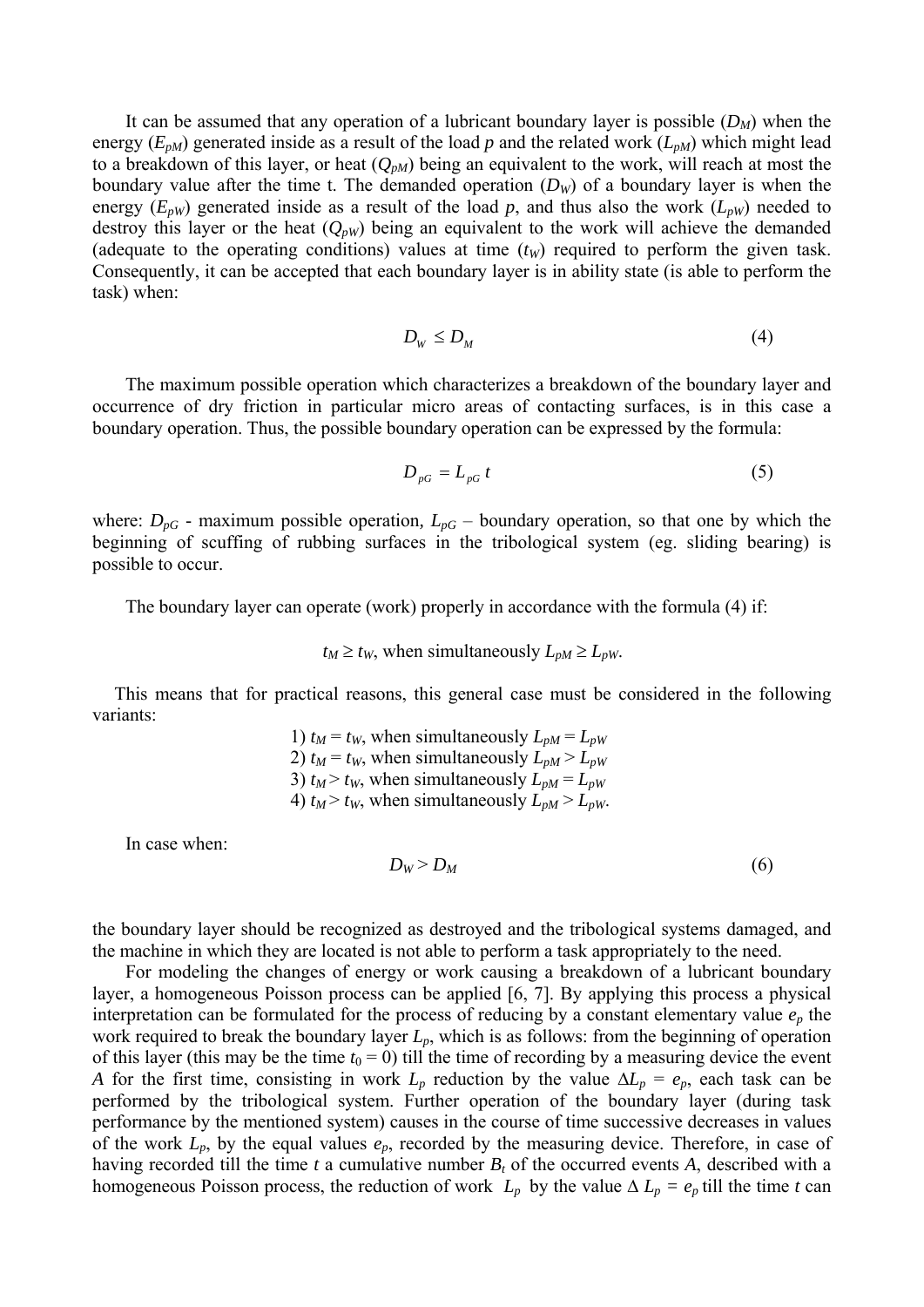be presented by the formula [3]:

$$
\Delta L_{pt} = e_p B_t \tag{7}
$$

where the random variable  $B_t$  has (as it is known) the distribution [6, 7]:

$$
P(B_t = k) = \frac{(\lambda t)^k}{k!} \exp(-\lambda t) \, ; \quad k = 1, 2, ..., n \,, \tag{8}
$$

where:  $\lambda$  - constant ( $\lambda$  = idem) interpreted as intensity of work  $L_p$  reduction by equal values  $e_p$ , recorded during tests;  $\lambda > 0$ .

The expected value and the variance of the process of increasing the number of events *A*, thus reducing the work  $L_p$  by the successively recorded values  $e_p$ , can be demonstrated as follows:  $E(B_t) = \lambda t$ ;  $D^2(B_t) = \lambda t$  (9)

Taking the fact into considerations that the greatest energy  $E_p$ , thus also the work  $L_p$ , is needed to break the lubricant boundary layer (when  $t = 0$ ) the mathematical relationship describing the work reduction over the time t can be expressed by the formula:

$$
L_p(t) = \begin{cases} L_{pmax} & \text{dla} \quad t = 0\\ L_{pmax} - e_p \lambda t \pm e_p \sqrt{\lambda t} & \text{dla} \quad t > 0 \end{cases}
$$
 (10)

A graphic interpretation of the relation (10) is shown in Fig. 2.



*Fig. 2. Graphic interpretation of an exemplary realization of the process of reducing the work needed to break the boundary layer:*  $L_p$  −*work that causes breakdown of the boundary layer, e<sub>p</sub> − quantum by which the work*  $L_p$ *changes, t* − *time*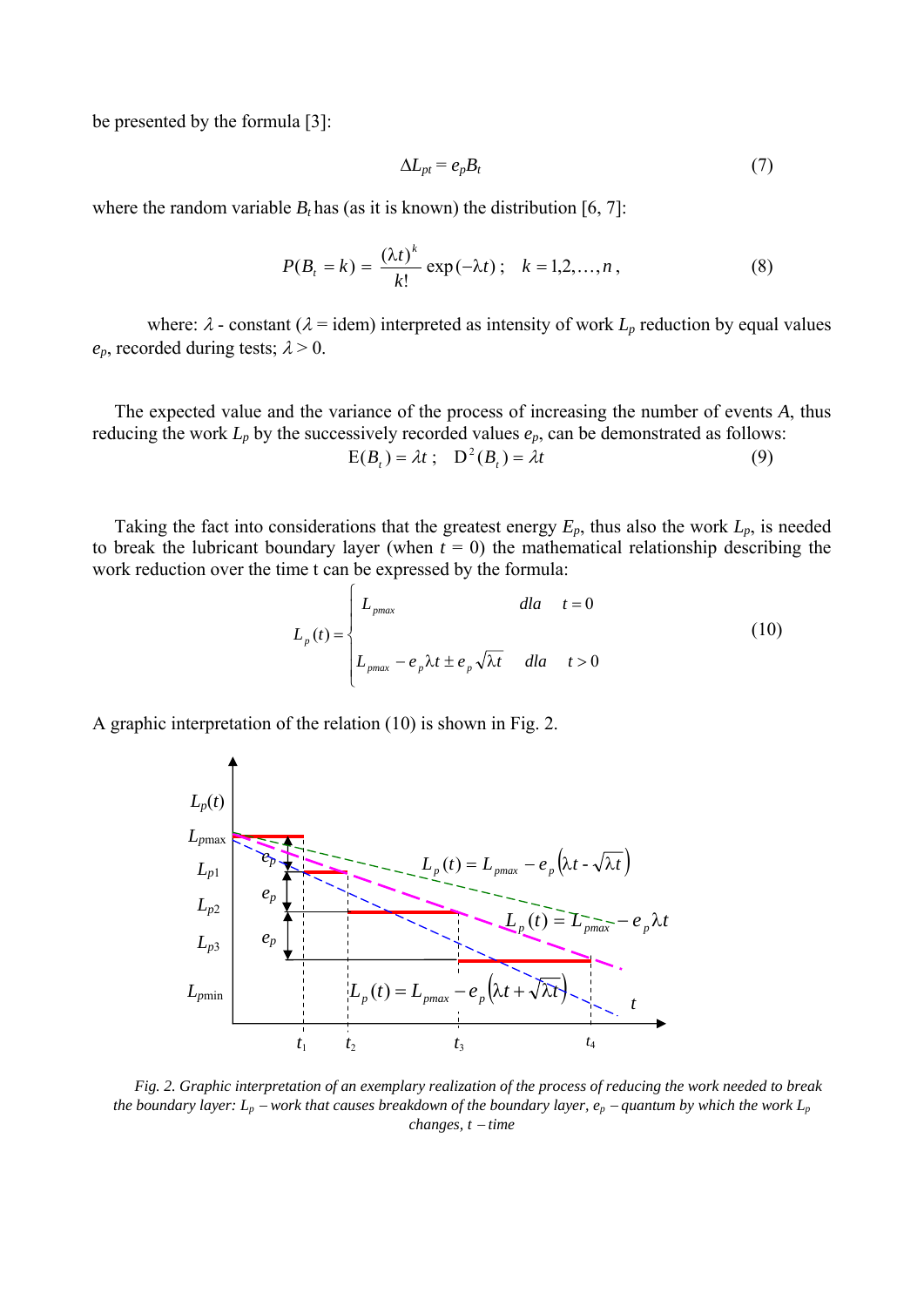From the formula (10), results that for any time  $t$  it is possible to determine the work  $L_p$  which can be performed by a tribological system (eg. piston with rings - cylinder liner, bearing, etc.) and from the formula (8) - that it is possible to estimate the probability of occurring such decrease of work  $L_p$ . Thus, the probability  $P(B_t = k; k = 1, 2, ..., n)$  defined by the formula (8), can be recognized as an indicator of the operational reliability of the boundary layer.

### **4. FINAL REMARKS AND CONCLUSIONS**

Operation of the boundary layer in the submitted proposal, is understood as transferring by it the energy *Ep*, resulting from the tribological system load at determined time t, in the form of work *Lp*, which may lead to breakdown of this layer. Therefore, it has been compared to a physical quantity that can be expressed with a numeric value and a unit of measure [joule  $\times$  second]. The direct results of such interpreted operation of the boundary layer is the energy transferred by it and the time at which that energy can be transferred. This energy (thus also the work  $L_p$  or its equivalent – heat  $Q_p$ ) and the time are the quantities which unequivocally characterize the operation of the boundary layer. Such understood operation can be considered as a quantity directly characterizing durability of the layer, thus a symptom of its ability. With the increased wear of opposing surfaces in a tribological system and / or deterioration of physicochemical properties of a lubricant (lubricating oil, fuel) under determined conditions and at a defined time, the value of such understood work decreases as a result of deteriorating lubricity and in consequence, increasing the friction work thus the heat of friction. To determine the range of deterioration of operation of the boundary layer it has been applied a stochastic model of reducing work  $L_p$  needed to break this layer, in the form of a random process with equal (constant) intervals, homogeneous and independent increments, which is a homogeneous Poisson process.

Operation of the layer in the presented version also has also this advantage that can be analyzed by performing precise measurements, and then can be expressed in the form of:

− number with the unit of measure (Formula 3);

− graph, as a field of area (Fig. 1 and 2).

## **References**

- 1. Balada A.: Od ropy naftowej do tworzyw sztucznych. WNT, Warszawa 1967.
- 2. Dębicki M.: Materiały na zebranie naukowe Sekcji Podstaw Eksploatacji Komitetu Budowy Maszyn PAN. Informator WITPIS, Warszawa 1972, s. 224.
- 3. Girtler J.: Działanie urządzeń jako symptom zmiany ich stanu technicznego. II Międzynarodowy Kongres Diagnostyki Technicznej *DIAGNOSTYKA* 2000, Warszawa 2000, dysk SD, s. [1-8], streszczenie referatu Volume 2, s. 123 i 124.
- 4. Girtler J.: Work of a compression-ignition engine as the index of its reliability and safety. II International Scientifically-Technical Conference *EXPLO-DIESEL & GAS* TURBINE"01. Conference Procedings. Gdansk-Miedzyzdroje-Copenhagen, 2001, pp.79-86.
- 5. Girtler J.: Metoda energetyczno-czasowa oceny działania poprzecznych łożysk ślizgowych. Tribologia. Teoria i praktyka 1/2002. Dwumiesięcznik Naukowo-Techniczny SIMP wydawany we współpracy z Polskim Towarzystwem Tribologicznym I Instytutem Technologi Eksploatacji w Radomiu. ITE, Radom, 2002, s.215-226.
- 6. Hebda M., Wachal A.: Trybologia. WNT, Warszawa 1980.
- 7. Kolczyński J., Wachal A.: Związek między powierzchniowymi a przeciwzużyciowymi własnościami oleju. Technika Smarownicza nr 2/1976, s.41-44.
- 8. Wachal A.: Pewne zagadnienia pojęcia smarności. Technika Smarownicza nr 5/1973, s. 129- 139..